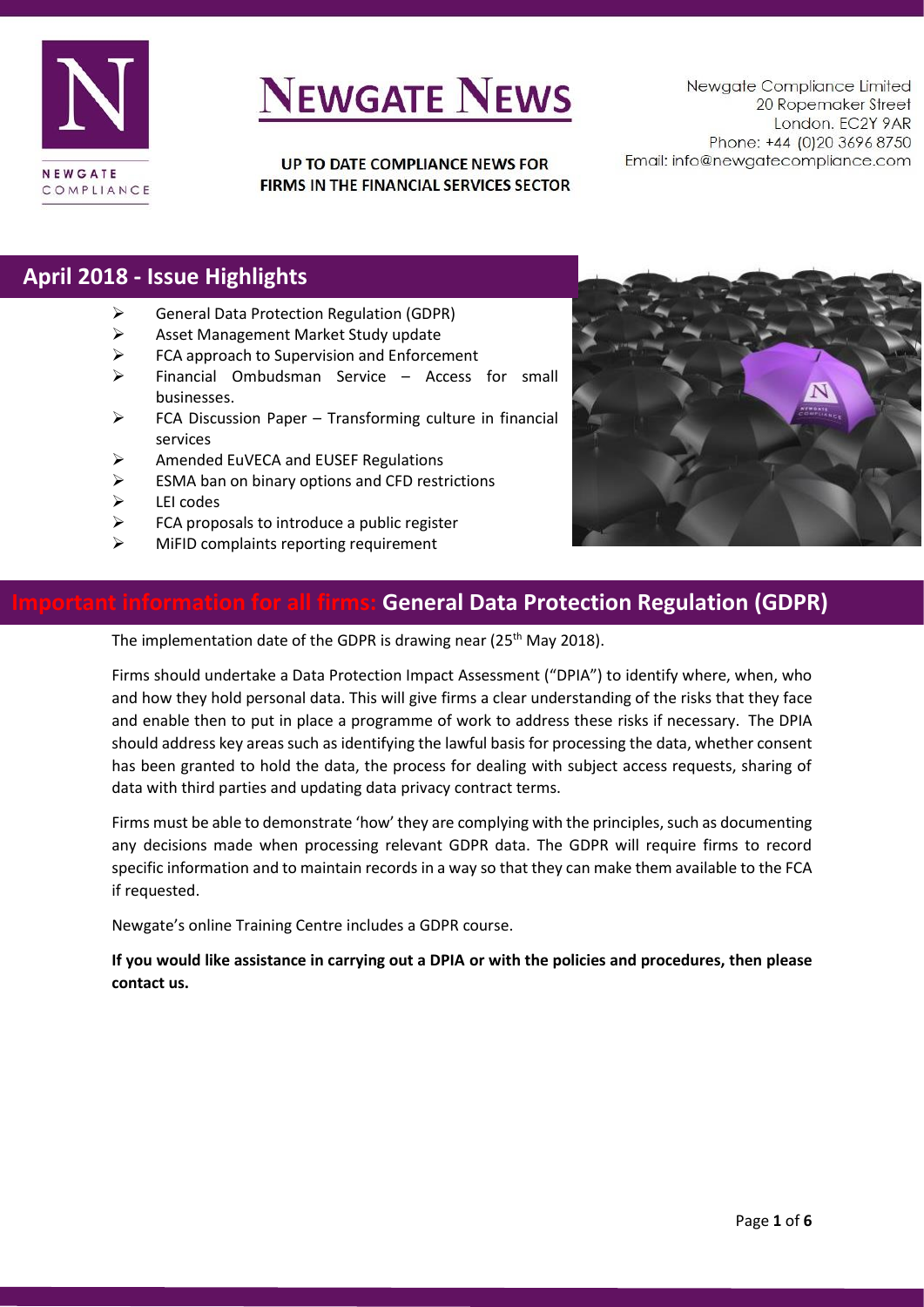

UP TO DATE COMPLIANCE NEWS FOR FIRMS IN THE FINANCIAL SERVICES SECTOR

#### **Iation for Investment Managers: Asset Management Market Study update**

The FCA has issued Policy Statement PS18/8 setting out new rules and guidance for the managers of authorised funds most of which will come into effect next year.

As from 30<sup>th</sup> September 2019, authorised fund managers ("AFMs") will be required to assess on an ongoing basis whether value for money has been provided to fund investors as part of its duty to act in the best interests of investors. The assessment must cover certain prescribed areas such as fees, charges and quality of services whilst taking into account the whole value proposition. AFMs will be required to consider against each share class in their fund(s), factors such as the range and quality of service; the performance of the fund after the deduction of all payments; the cost of providing the service; comparable market rates for each service provided and differing charges between share classes.

Also, as of 30<sup>th</sup> September 2019, AFMs must ensure that at least 25% of the governing body are independent and, if the body comprises 8 members or fewer, the AFM must instead ensure that at least two of its members are independent.

As from 1<sup>st</sup> April 2019 managers of dual-priced authorised funds which make a risk-free profit when dealing as principal, known as a 'box profit' must repay these to the fund for the benefit of investors.

As part of the extension to the Senior Managers and Certification Regime, a senior manager at the AFM will be required to take responsibility for carrying out the assessment of overall value, the duty to recruit independent directors and the duty to act in the best interests of fund investors.

Effective as of now is the ability for AFMs to move investors from one fund share class to another cheaper share class more quickly and without investor consent.

In parallel to the issuance of the Policy Statement, the FCA have issued a further a Consultation Paper ("CP"), CP18/9, seeking to improve fund disclosures. The CP proposes rules and guidance how fund objectives can be expressed more clearly, making it clearer when funds are benchmark-constrained, or limited in how far their holdings can differ from the weightings of a benchmark index, consistent disclosure of the use of benchmarks and a requirement for performance fees to be calculated net of fees.

[https://www.fca.org.uk/news/press-releases/fca-sets-out-next-steps-improve-competition-uk-asset](https://www.fca.org.uk/news/press-releases/fca-sets-out-next-steps-improve-competition-uk-asset-management-industry)[management-industry](https://www.fca.org.uk/news/press-releases/fca-sets-out-next-steps-improve-competition-uk-asset-management-industry)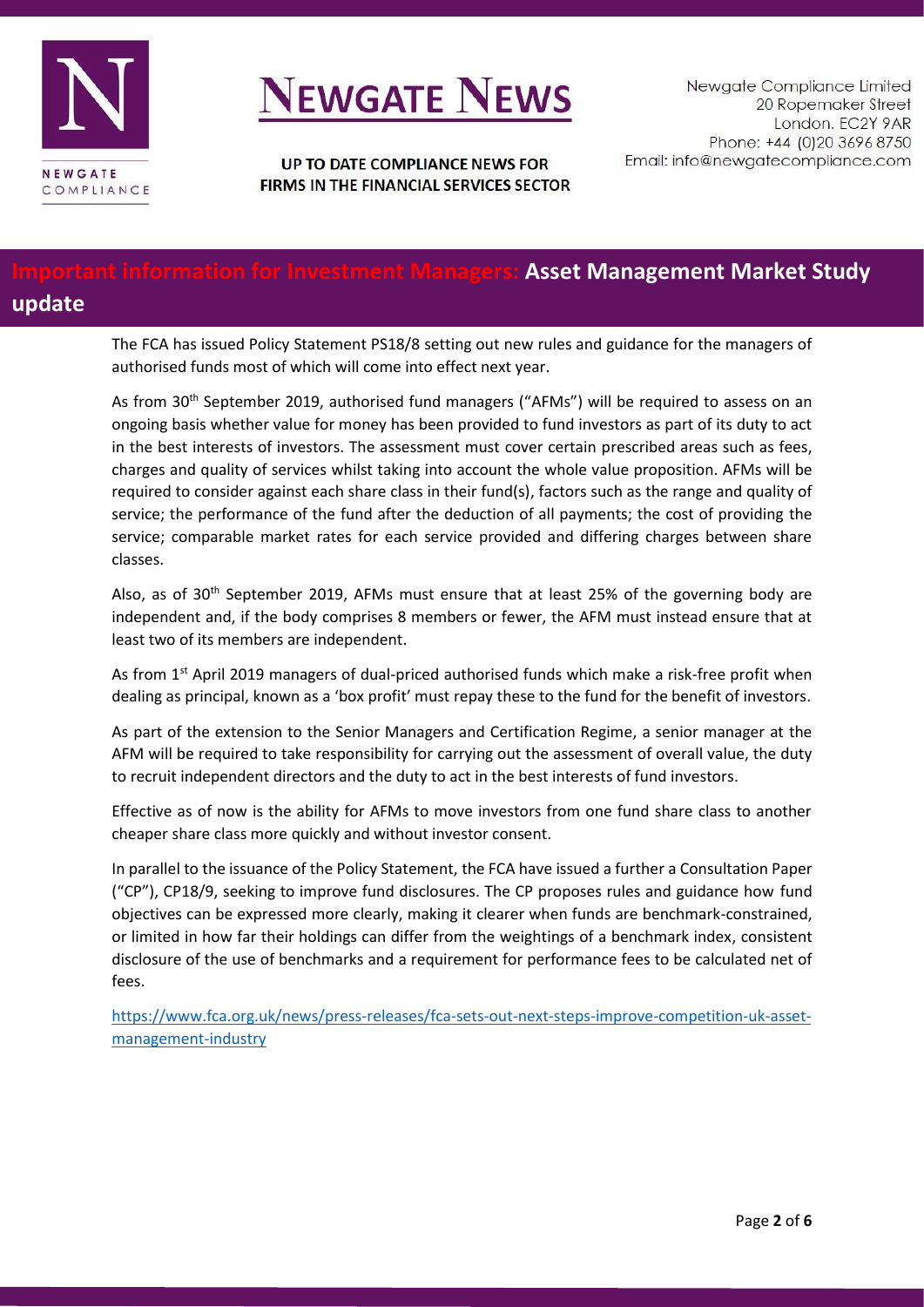

UP TO DATE COMPLIANCE NEWS FOR FIRMS IN THE FINANCIAL SERVICES SECTOR

### **Important information for all firms: FCA publishes its 'Approach to Supervision' and 'Approach to Enforcement'**

The FCA has published two 'Mission' publications. The 'Our Approach to Supervision' publication sets out how the FCA aims to be more forward-looking and pre-emptive in its supervision of firms. Supervision's proactive engagement with firms will focus on business models and the drivers of behaviour in firms. Supervision will prioritise its activities according to the greatest risk of harm.

The 'Our Approach to Enforcement' publication sets out how the FCA will achieve fair and just outcomes in response to misconduct and to ensure FCA rules and requirements are obeyed. The FCA aims to carry out investigations in a consistent and open-minded way to get the right outcomes. A link to each Mission publication is here:

<https://www.fca.org.uk/publication/corporate/our-approach-supervision.pdf>

<https://www.fca.org.uk/publication/corporate/our-approach-enforcement.pdf>

### **Indumity formation forms: Financial Ombudsman Service (FOS) – Access for** *Lion* **for all firms: Financial Ombudsman small businesses**

The FCA consultation paper CP18/3 requesting responses to proposals to widen the category of eligible complainants has now closed. The CP proposes providing small businesses, charities and trusts with fewer than 50 employees, annual turnover below £6.5 million and an annual balance sheet (i.e. gross assets) below £5 million access to the FOS.

A Policy Statement making final rules is expected later this year.

<https://www.fca.org.uk/publication/consultation/cp18-03.pdf>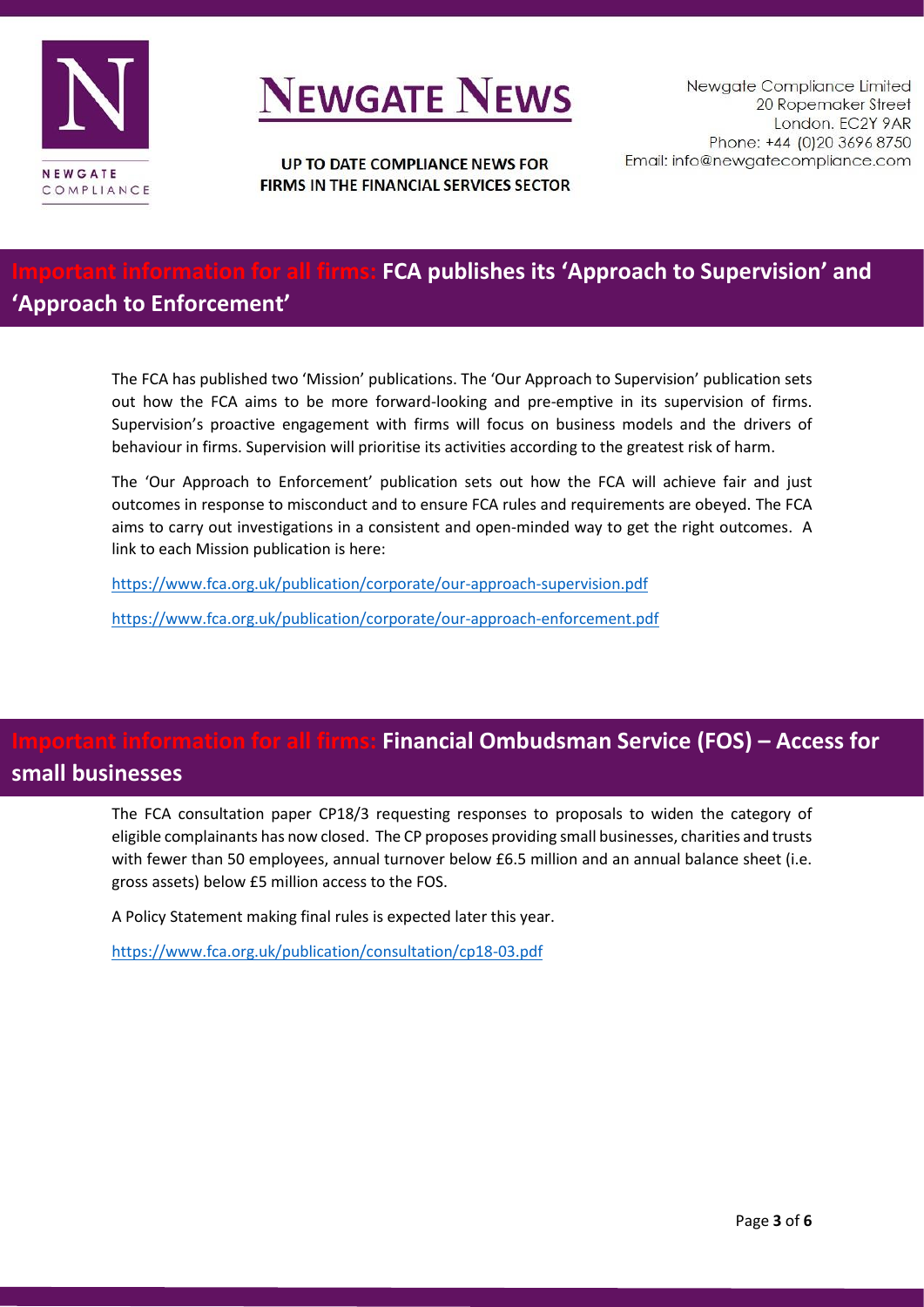

UP TO DATE COMPLIANCE NEWS FOR FIRMS IN THE FINANCIAL SERVICES SECTOR

### **Discussion Paper – Transforming culture in financial**

#### **services**

The FCA have issued "DP18/2: Transforming culture in financial services" an academic paper designed to stimulate debate on what constitutes a healthy culture and how firms should promote this internally and externally. The FCA are not asking for feedback but are suggesting firms may want to consider the issues in the paper which is hoped will result in better outcomes for consumers and markets.

[https://www.fca.org.uk/publications/discussion-papers/dp18-2-transforming-culture-financial](https://www.fca.org.uk/publications/discussion-papers/dp18-2-transforming-culture-financial-services)[services](https://www.fca.org.uk/publications/discussion-papers/dp18-2-transforming-culture-financial-services)

### **Amended EuVECA and EuSEF Regulation**

Changes to the EU regulations covering European venture capital funds ("EuVECA") and European Social entrepreneurship funds ("EuSEF") came into force on 1<sup>st</sup> March 2018 aimed at encouraging a greater uptake in these types of funds investing in small and start-up businesses and businesses with a social impact.

Fund managers that are authorised under AIFMD are now entitled to use the EuVECA and EuSEF designations where appropriate to the fund they are intending to market. This will allow them access to high net worth individuals investing over €100,000, as well as the professional investors they can target with under their AIFMD marketing passport.

From 1st March 2018, an EuVECA or EuSEF manager must have minimum initial capital of €50,000, plus own funds of at least 1/8th of the manager's fixed overheads. Where the total AUM of all EuVECA or EuSEF funds managed by the manager exceeds €250 million, the manager must have an additional amount of own funds equal to 0.02% of the amount in excess of the €250 million figure.

<http://eur-lex.europa.eu/legal-content/EN/TXT/PDF/?uri=CELEX:32017R1991&from=EN>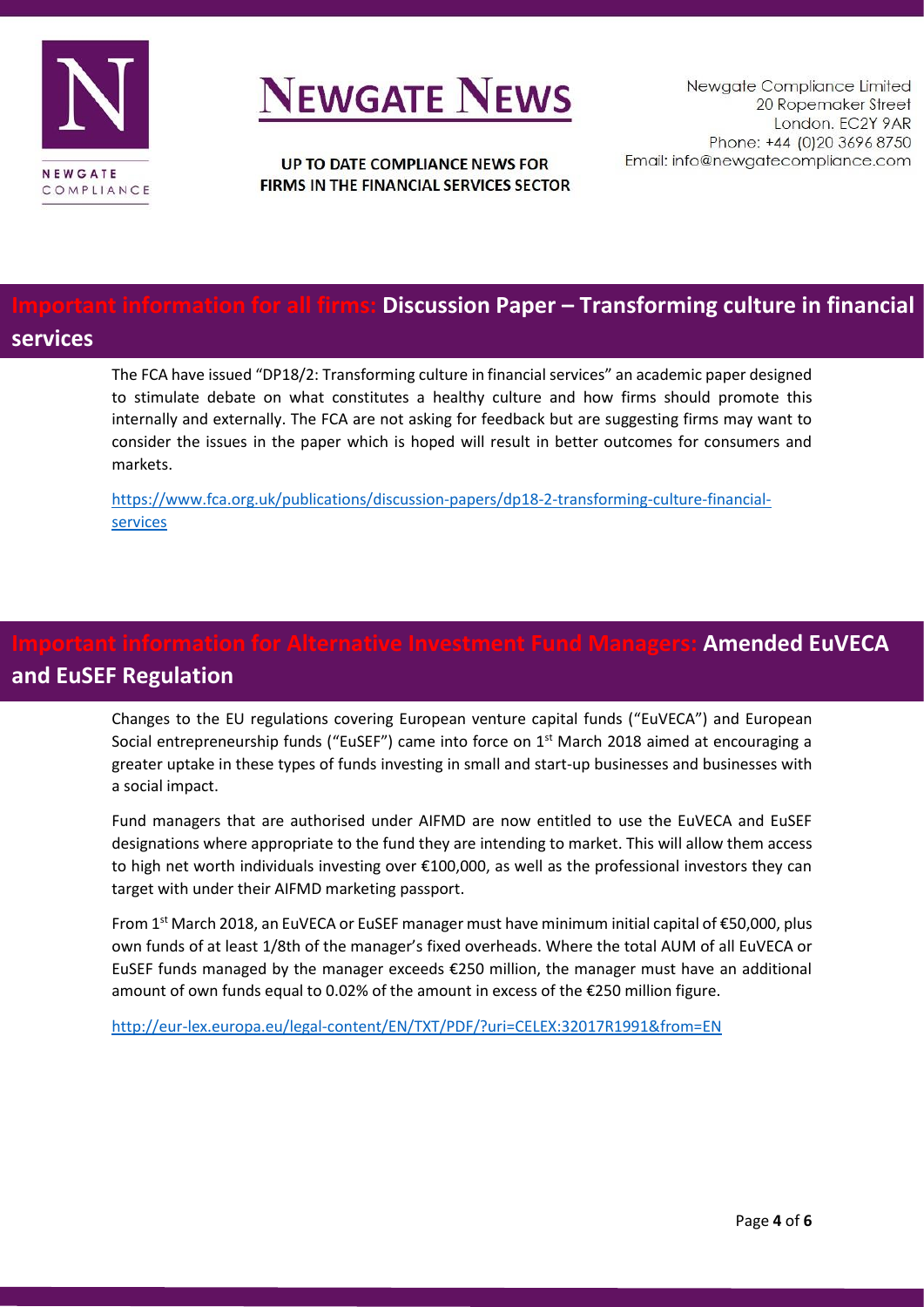

UP TO DATE COMPLIANCE NEWS FOR FIRMS IN THE FINANCIAL SERVICES SECTOR

#### **In for all firms offering CFDs: Ban on binary options to retail clients and CFD restrictions**

The European Securities and Markets Authority ("ESMA") has used its product intervention powers to temporarily prohibit the marketing, distribution and sale of binary options to retail clients and to impose certain restrictions with regards to CFDs to retail clients. The FCA issued a warning to consumers of the risks in investing in these products (and cryptocurrencies) last year.

The restrictions applied to CFDs include leverage limits on the opening of a position between 30:1 and 2:1, depending on the price volatility of the underlying asset, a 50% margin close out rule applied on a per account basis, negative balance protection, and standardised risk warnings, including firmspecific figures on the percentage of client accounts that have lost money trading CFDs.

These changes come into effect one month (binary options) and two months (CFDs) after official notice of these measures is published in the Official Journal of the EU. After 3 months the product intervention will be reviewed after which the measures may be renewed. The FCA plans to consult on making these measures permanent.

[https://www.fca.org.uk/news/statements/fca-statement-esma-temporary-product-intervention](https://www.fca.org.uk/news/statements/fca-statement-esma-temporary-product-intervention-retail-cfd-binary-options)[retail-cfd-binary-options](https://www.fca.org.uk/news/statements/fca-statement-esma-temporary-product-intervention-retail-cfd-binary-options)

#### **Important information for all firms: LEI codes**

Firms should be aware that the FCA has updated its MiFID II – Legal Entity Identifier webpage.

The webpage refers to ESMA's statement of 20th December 2017 that outlined temporary measures in respect of LEI codes. The FCA has now confirmed that the amendment to the LEI validation has been implemented and that as from 12 March 2018 firms are able to (re)submit any outstanding transaction reports where the trade date precedes the LEI registration date.

<https://www.fca.org.uk/markets/mifid-ii/legal-entity-identifier-lei-update>

#### **Information for all firms: FCA proposal to introduce a public register**

In July 2017 the FCA published its proposals to extend the Senior Managers and Certification Regime ("SM&CR") to almost all regulated firms which will result in only the most senior individuals at a firm appearing on the FCA Register.